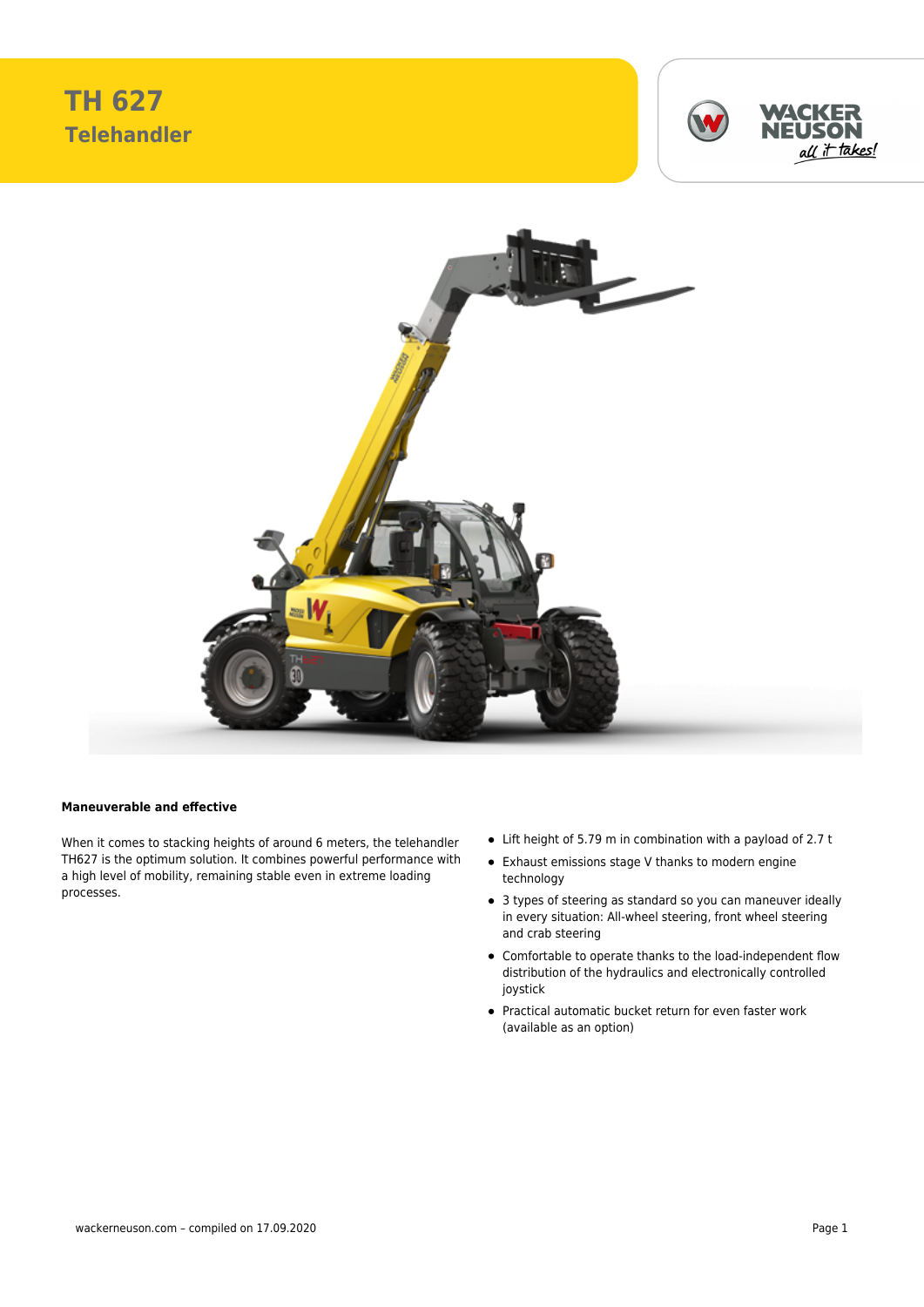## TH 627 Technical specifications

| <b>Operating data</b>                    |                               |  |
|------------------------------------------|-------------------------------|--|
| Lift height max.                         | 5,790 mm                      |  |
| Weight                                   | 4,200 kg                      |  |
| Turning radius (via tires)               | 3,670 mm                      |  |
| <b>Engine / Motor</b>                    |                               |  |
| Engine / Motor manufacturer              | Kohler                        |  |
| Engine / Motor type                      | <b>KDI 2504 TCR</b>           |  |
| Engine performance                       | 55.4 kW                       |  |
| Displacement                             | 2,482 cm <sup>3</sup>         |  |
| Emission standards stage                 | V                             |  |
| Exhaust aftertreatment system            | $DOC + DPF$                   |  |
| Sound emission (at the operator's ear)   | 72 dB(A)                      |  |
| <b>Power transmission</b>                |                               |  |
| <b>Traction drive</b>                    | hydrostatic                   |  |
| Speed (standard)                         | $0 - 20$ km/h                 |  |
| Speed (optional)                         | $0 - 30$ km/h                 |  |
| Speed Level                              | 3                             |  |
| Axles                                    | Planetary-steering drive axle |  |
| Total pivoting angle                     | 20°                           |  |
| Differential lock                        | 100% VA connectable           |  |
| Service brake                            | Disc brake                    |  |
| <b>Standard tires</b>                    | 12.5-18                       |  |
| <b>Steering and operating hydraulics</b> |                               |  |
| Steering angle                           | 2x38°                         |  |
| Duty pump                                | Gear pump                     |  |
| Flow rate max.                           | 89 l/min                      |  |
| Pressure max.                            | 260 bar                       |  |
| <b>Kinematics</b>                        |                               |  |
| <b>Bucket capacity</b>                   | $0.85 \; \text{m}^3$          |  |
| Total rotation angle                     | 132 °                         |  |
| Payload at max. stacking height          | 1,800 kg                      |  |
| Payload at max. reach                    | 1,000 kg                      |  |
| Payload max.                             | 2,700 kg                      |  |
| Range max.                               | 3,156 mm                      |  |
| <b>Filling capacities</b>                |                               |  |
| Fuel tank capacity                       | 95                            |  |
| Hydraulic oil tank                       | 100                           |  |

The data specified are the data for the standard equipment. Specifications may vary if selecting other options. All information without guarantee.